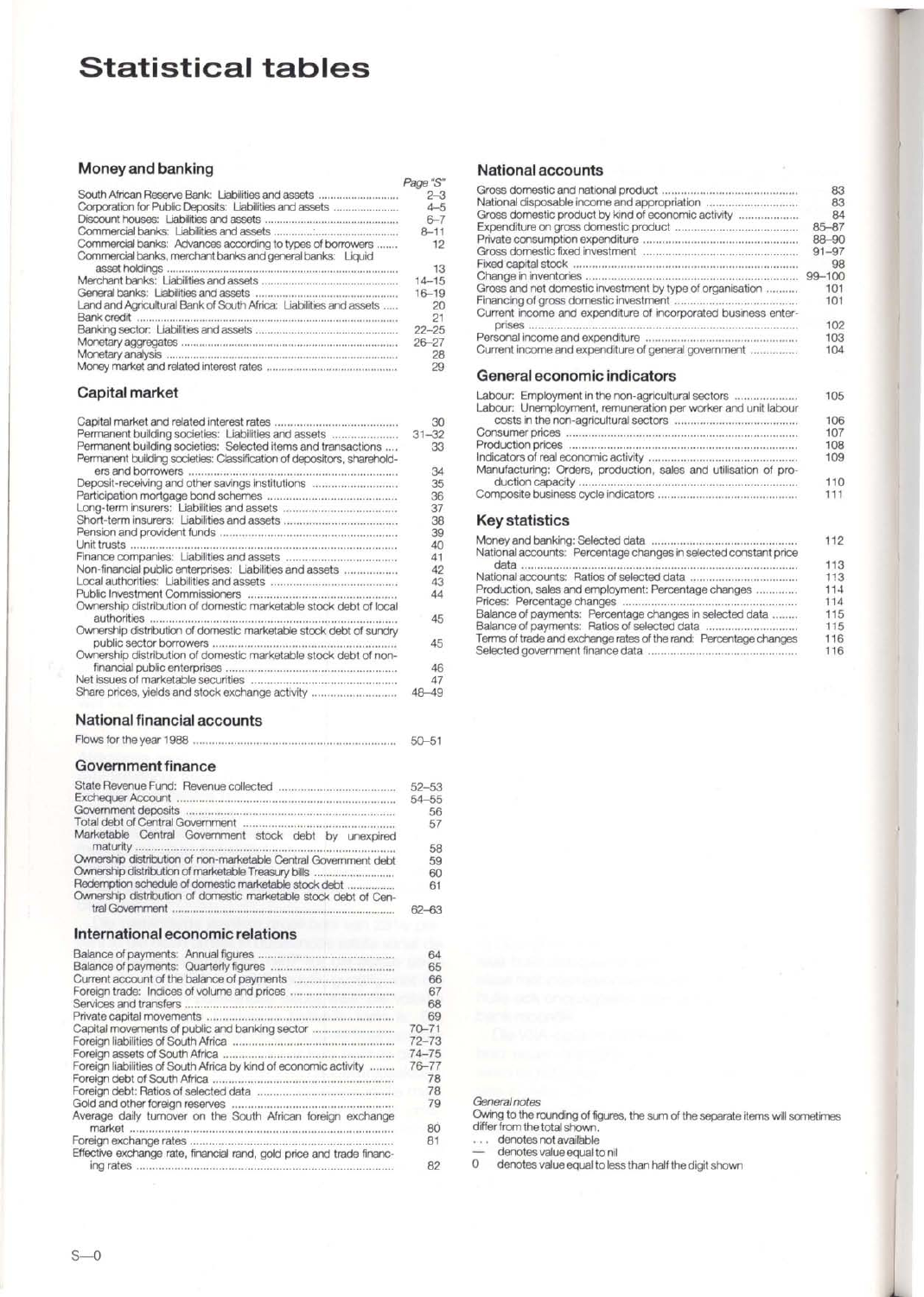# **Statistiese tabelle**

#### **Geld- en bankwese**

|                                                                                                                                                                                                                                                                                                                                                                                                                                                                                                                        | "S"<br>Bladsv |
|------------------------------------------------------------------------------------------------------------------------------------------------------------------------------------------------------------------------------------------------------------------------------------------------------------------------------------------------------------------------------------------------------------------------------------------------------------------------------------------------------------------------|---------------|
|                                                                                                                                                                                                                                                                                                                                                                                                                                                                                                                        | $2 - 3$       |
| Korporasie vir Openbare Deposito's: Laste en bates                                                                                                                                                                                                                                                                                                                                                                                                                                                                     | $4 - 5$       |
|                                                                                                                                                                                                                                                                                                                                                                                                                                                                                                                        | $6 - 7$       |
|                                                                                                                                                                                                                                                                                                                                                                                                                                                                                                                        | $8 - 11$      |
| Handelsbanke: Voorskotte volgens soorte leners                                                                                                                                                                                                                                                                                                                                                                                                                                                                         | 12            |
| Handelsbanke, aksepbanke en algemene banke: Besit aan likwiede                                                                                                                                                                                                                                                                                                                                                                                                                                                         |               |
|                                                                                                                                                                                                                                                                                                                                                                                                                                                                                                                        | 13            |
|                                                                                                                                                                                                                                                                                                                                                                                                                                                                                                                        | $14 - 15$     |
|                                                                                                                                                                                                                                                                                                                                                                                                                                                                                                                        | $16 - 19$     |
| Land- en Landboubank van Suid-Afrika: Laste en bates                                                                                                                                                                                                                                                                                                                                                                                                                                                                   | 20            |
| Bankkrediet<br>$\begin{minipage}{0.9\linewidth} \begin{tabular}{ c c c c c } \hline \multicolumn{1}{ c }{0.9\linewidth} \end{tabular} \end{minipage} \begin{minipage}{0.9\linewidth} \begin{tabular}{ c c c c } \hline \multicolumn{1}{ c }{0.9\linewidth} \end{tabular} \end{minipage} \begin{minipage}{0.9\linewidth} \end{minipage} \begin{minipage}{0.9\linewidth} \end{minipage} \begin{minipage}{0.9\linewidth} \end{minipage} \begin{minipage}{0.9\linewidth} \end{minipage} \begin{minipage}{0.9\linewidth} \$ | 21            |
|                                                                                                                                                                                                                                                                                                                                                                                                                                                                                                                        | $22 - 25$     |
| Monetêre totale                                                                                                                                                                                                                                                                                                                                                                                                                                                                                                        | $26 - 27$     |
|                                                                                                                                                                                                                                                                                                                                                                                                                                                                                                                        | 28            |
|                                                                                                                                                                                                                                                                                                                                                                                                                                                                                                                        | 29            |

#### **Kapitaalmark**

|                                                                    | 30        |
|--------------------------------------------------------------------|-----------|
| Permanente bouverenigings: Laste en bates                          | $31 - 32$ |
| Permanente bouverenigings: Uitgesoekte poste en transaksies        | 33        |
| Permanente bouverenigings: Indeling van deposante, aandeel-        |           |
| houers en leners                                                   | 34        |
|                                                                    | 35        |
|                                                                    |           |
|                                                                    | 36        |
|                                                                    | 37        |
|                                                                    | 38        |
|                                                                    | 39        |
| Effektetrusts                                                      | 40        |
|                                                                    | 41        |
| Nie-finansiële openbare ondernemings: Laste en bates               | 42        |
|                                                                    | 43        |
|                                                                    | 44        |
| Binnelandse bemarkbare effekteskuld van plaaslike owerhede vol-    |           |
|                                                                    |           |
| gens besitter                                                      | 45        |
| Binnelandse bemarkbare effekteskuld van diverse leners in openbare |           |
| sektor volgens besitter                                            | 45        |
| Binnelandse bemarkbare effekteskuld van nie-finansiële openbare    |           |
|                                                                    | 46        |
|                                                                    | 47        |
| Aandelepryse, opbrengskoerse en effektebeursaktiwiteit             | 48-49     |
|                                                                    |           |

#### **Nasionale finansiele rekeninge**

Vloeie vir die jaar 1988 50-51

#### **Staatsfinansies**

|                                                                      | $52 - 53$ |
|----------------------------------------------------------------------|-----------|
|                                                                      | $54 - 55$ |
|                                                                      | 56        |
|                                                                      | 57        |
| Bemarkbare effekteskuld van die Sentrale Regering volgens onver-     |           |
|                                                                      | 58        |
| Nie-bemarkbare staatskuld van die Sentrale Regering volgens besitter | 59        |
|                                                                      | 60        |
| Aflossingstabel van binnelandse bemarkbare effekteskuld              | 61        |
| Binnelandse bemarkbare effekteskuld van die Sentrale Regering vol-   |           |
|                                                                      |           |

#### **Internasionale ekonomiese verhoudinge**

|                                                                        | 64        |
|------------------------------------------------------------------------|-----------|
|                                                                        | 65        |
|                                                                        | 66        |
| Buitelandse handel: Indekse van volume en pryse                        | 67        |
|                                                                        | 68        |
|                                                                        | 69        |
| Kapitaalbewegings van openbare en banksektor                           | $70 - 71$ |
|                                                                        | $72 - 73$ |
|                                                                        | $74 - 75$ |
| Buitelandse laste van Suid-Afrika volgens tipe ekonomiese bedrywigheid | $76 - 77$ |
| Buitelandse skuld van Suid-Afrika                                      | 78        |
| Buitelandse skuld: Verhoudings van uitgesoekte gegewens                | 78        |
| Goud- en ander buitelandse reserwes                                    | 79        |
| Gemiddelde daaglikse omset op die Suid-Afrikaanse mark in buite-       |           |
|                                                                        | 80        |
| Wisselkoerse                                                           | 81        |
| Effektiewe wisselkoers, finansiële rand, goudprys en handelsfinan-     |           |
| sieringkoerse                                                          | 82        |

### **Nasionale rekeninge**

|                                                                 | 83        |
|-----------------------------------------------------------------|-----------|
|                                                                 | 83        |
|                                                                 | 84        |
| Bruto binnelandse produk volgens tipe ekonomiese bedrywigheid   |           |
|                                                                 | $85 - 87$ |
| Private verbruiksbesteding.                                     | 88-90     |
|                                                                 | $91 - 97$ |
| Vaste kapitaalvoorraad.                                         | 98        |
| Verandering in voorrade                                         | 99-100    |
| Bruto en netto binnelandse investering volgens tipe organisasie | 101       |
| Finansiering van bruto binnelandse investering                  | 101       |
| Lopende inkome en uitgawe van geïnkorporeerde sake-onder-       |           |
| nemings                                                         | 102       |
|                                                                 | 103       |
| Lopende inkome en uitgawe van die algemene owerheid             | 104       |
| Algomono okonomiaco agpunuocio                                  |           |

#### **Aigemene ekonomiese aanwysers**

| Arbeid: Werkverskaffing in die nie-landbousektore              | 105 |
|----------------------------------------------------------------|-----|
| Arbeid: Werkloosheid, vergoeding per werker en arbeidseenheid- | 106 |
|                                                                | 107 |
|                                                                | 108 |
|                                                                | 109 |
| Fabriekswese: Bestellings, produksie, verkope en benutting van |     |
|                                                                | 110 |
|                                                                | 111 |
|                                                                |     |

#### **Kerngegewens**

|                                                                   | 112 |
|-------------------------------------------------------------------|-----|
| Nasionale rekeninge: Persentasieveranderings in uitgesoekte gege- |     |
| wens teen konstante pryse                                         | 113 |
| Nasionale rekeninge: Verhoudings van uitgesoekte gegewens         | 113 |
| Produksie, verkope en werkverskaffing: Persentasieveranderings    | 114 |
| Pryse: Persentasieveranderings.                                   | 114 |
| Betalingsbalans: Persentasieveranderings in uitgesoekte gegewens  | 115 |
| Betalingsbalans: Verhoudings van uitgesoekte gegewens             | 115 |
| Ruilvoet en wisselkoerse van die rand: Persentasieveranderings    | 116 |
|                                                                   | 116 |

*Algemene opmerkings*<br>Weens die afronding van syfers sal die som van die onderskeie poste soms verskil van die totaal wat aangetoon word.

... dui aan nie beskikbaar nie

— dui aan 'n waarde gelyk aan nul<br>0 dui aan waarde gelyk aan minder as die helfte van die eenheid aangetoon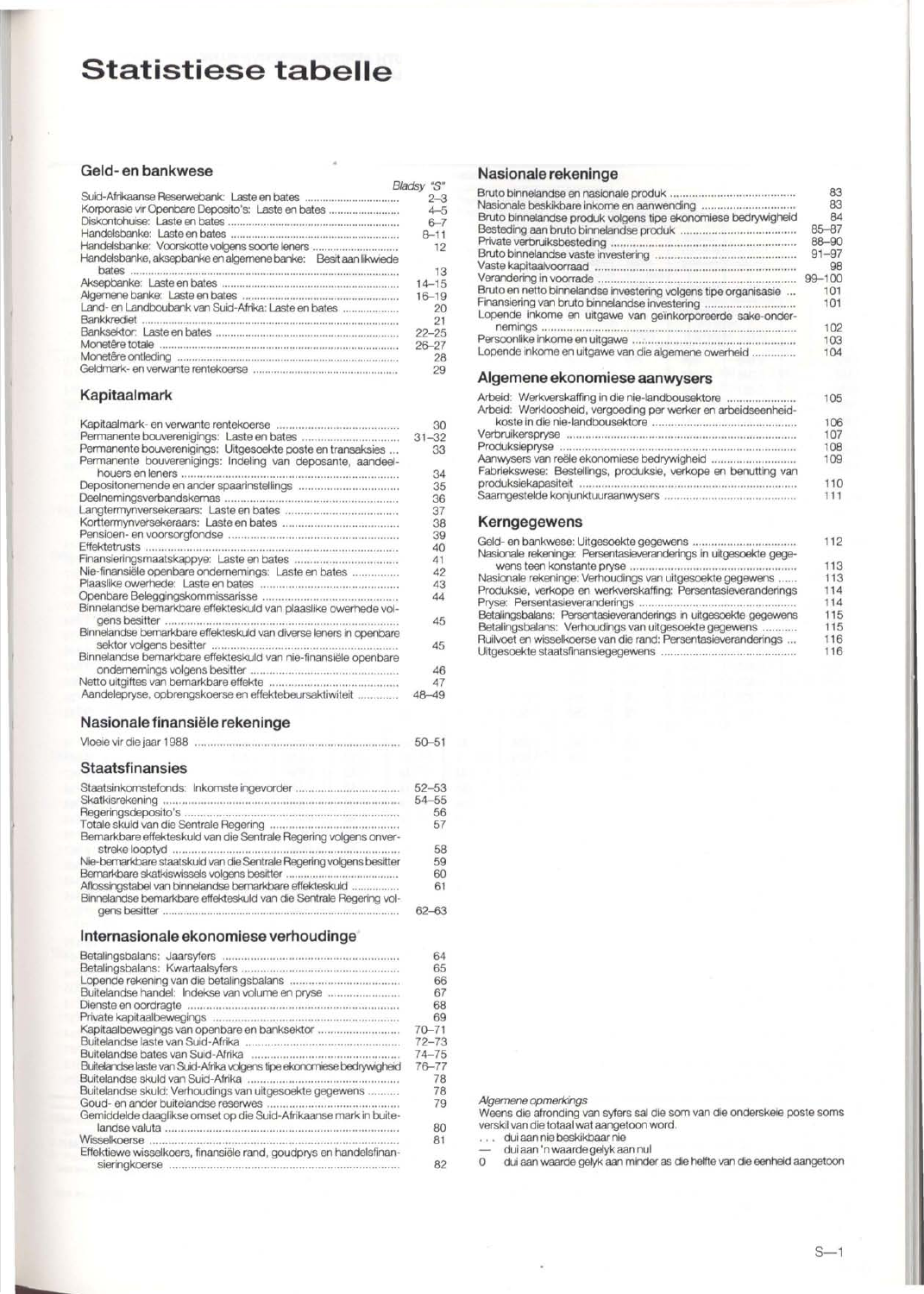#### NASIONALE FINANSIELE REKENINGE Vloeie vir die jaar 1988<sup>1</sup> R miljoene

|                                                                             |                   |                       |                       |                         |                |                               |                                                  | Finansiële tussengangers / Financial intermediaries |                             |                     |                       |                                        |                                    |                     |
|-----------------------------------------------------------------------------|-------------------|-----------------------|-----------------------|-------------------------|----------------|-------------------------------|--------------------------------------------------|-----------------------------------------------------|-----------------------------|---------------------|-----------------------|----------------------------------------|------------------------------------|---------------------|
| Sektore                                                                     |                   | Buitelandse<br>sektor | Monetêre<br>owerheid  |                         |                | Ander<br>bankinstellings      | Bouverenigings<br>en Posspaarbank                |                                                     | Openbare<br>Beleggings-     | kommissarisse       |                       | Versekeraars<br>en pensioen-<br>fondse | finansiële<br>instellings          | Ander               |
|                                                                             | Foreign<br>sector |                       | Monetary<br>authority |                         |                | Other banking<br>institutions | Building socie-<br>ties and P.O.<br>Savings Bank |                                                     | Investment<br>Commissioners | Public.             |                       | Insurers and<br>Pension<br>funds       | Other<br>financial<br>institutions |                     |
| Transaksieposte                                                             | B<br>S            | A<br>U.               | B<br>S.               | Α<br>U                  | В<br>S         | A<br>U                        | B<br>S                                           | Α<br>U                                              | B<br>S                      | Α<br>U              | В<br>S                | Α<br>U                                 | B<br>S                             | Α<br>$\cup$         |
|                                                                             | $-2939$           |                       | 178                   | 38                      | 1 1 8 8<br>82  | 286                           | 172                                              | 101                                                 |                             |                     | 438<br>478            | 3 4 1 6                                | 45<br>148                          | 409                 |
| 05. Finansieringsoorskot (+)<br>06. Netto finansiële beleggingsoorskot      | $-2939$           |                       | 147                   |                         | 984            |                               | 71                                               |                                                     |                             |                     | $-2500$               |                                        | $-216$                             |                     |
|                                                                             |                   | $-2939$               |                       | 147                     |                | 984                           |                                                  | 71                                                  |                             |                     |                       | $-2500$                                |                                    | $-216$              |
|                                                                             |                   | $-4023$               | 3689                  | 3836                    | 23 472         | 24 45 6                       | 4 0 6 7                                          | 4 1 3 8                                             | 3735                        | 3735                | 24 446                | 21 946                                 | 2624                               | 2 4 0 8             |
| 10. Kontant en onmiddellike opeisbare<br>11. Ander kort- en middeltermyn-   | $-1236$           | 326<br>$-99$          | 3 3 0 7               | $-1207$<br>$-183$<br>27 | 7073<br>15 206 | $-28$<br>1 2 5 9<br>817       | 226<br>2 4 8 3                                   | $-414$<br>41                                        |                             | $-1552$             |                       | 6968<br>1792                           | $-1$                               | $-54$<br>248        |
| 12. Langtermyndeposito's by monetêre <sup>2</sup>                           |                   | 20                    |                       | $-10$                   | 149            |                               | 952                                              | 27                                                  |                             |                     |                       |                                        |                                    |                     |
| 14. Deposito's by ander finansiële                                          | 14                | $-1552$               |                       | 13<br>421               | $-1310$        | $-30$<br>1 3 7 5              |                                                  | $-259$                                              | 3735                        | 39                  |                       | $-74$<br>4773<br>$-290$<br>132         | 290<br>43                          | 32                  |
| 18.Lenings en voorskotte van                                                |                   | 1678                  | 1 3 4 6               |                         | 563            | 17782                         | 158                                              |                                                     |                             |                     | 45                    |                                        |                                    |                     |
| 19. Handelskrediet en ander korttermyn-                                     | 591               | $-3301$<br>$-188$     | 157                   | 77<br>$-94$<br>484      |                | 2088<br>240                   |                                                  | 751<br>$-89$                                        |                             | 410<br>4 107        | 162                   | 148<br>$-1$<br>3 2 9 4                 | $-47$                              | $-534$<br>248<br>57 |
| 22. Nie-bemarkbare obligasies van die<br>25. Ander skuldbriewe en voorkeur- |                   | $-8$<br>$-534$        |                       | $-808$<br>$-8$          |                | $-34$<br>$-234$               |                                                  | $-4$<br>$-55$                                       |                             | 642<br>$-30$<br>119 |                       | 332<br>1 3 4 5                         | 241                                | 31<br>5             |
|                                                                             | 130<br>$-17$      | 204<br>25             |                       | 25                      | 78<br>29<br>49 | 55<br>$-53$                   |                                                  | 23                                                  |                             |                     | $\mathbf{1}$<br>61    | $-3$<br>3535                           | $-47$<br>412                       | 50<br>181           |
| 30. Ledebelang in lewensversekerings-                                       | $-120$            | $-594$                |                       |                         |                |                               | 20                                               | 673<br>3 4 6 5                                      |                             |                     | 8                     | 486<br>27                              | 1724                               | 933<br>199          |
|                                                                             | $-446$            |                       | $-1121$               | 5099                    | 1635           | 1 2 1 9                       | 228                                              | $-21$                                               |                             |                     | 22 108<br>100<br>1961 | 12<br>$-530$                           | 9                                  | 125<br>883          |

 $B =$  Bronne  $A =$  Aanwendings

KB301

1. 'n Negatiewe bedrag dui op 'n afname in daardie betrokke pos. In die geval van laste (bronne) dui dit op 'n afname<sup>"</sup>in die beskikbare bron van fondse en by bates (aanwendings) op

n verdere bron van fondse. 2. Naamlik S A Reserwebank, Korporasie vir Openbare Deposito's, Tesouriemuntlaste, handelsbanke, diskontohuise, aksepbanke, algemene banke, die korttermynbesigheid van die Landbank, bouverenigings en die Posspaarbank.

 $\lambda$ 

 $\bar{\rm G}$